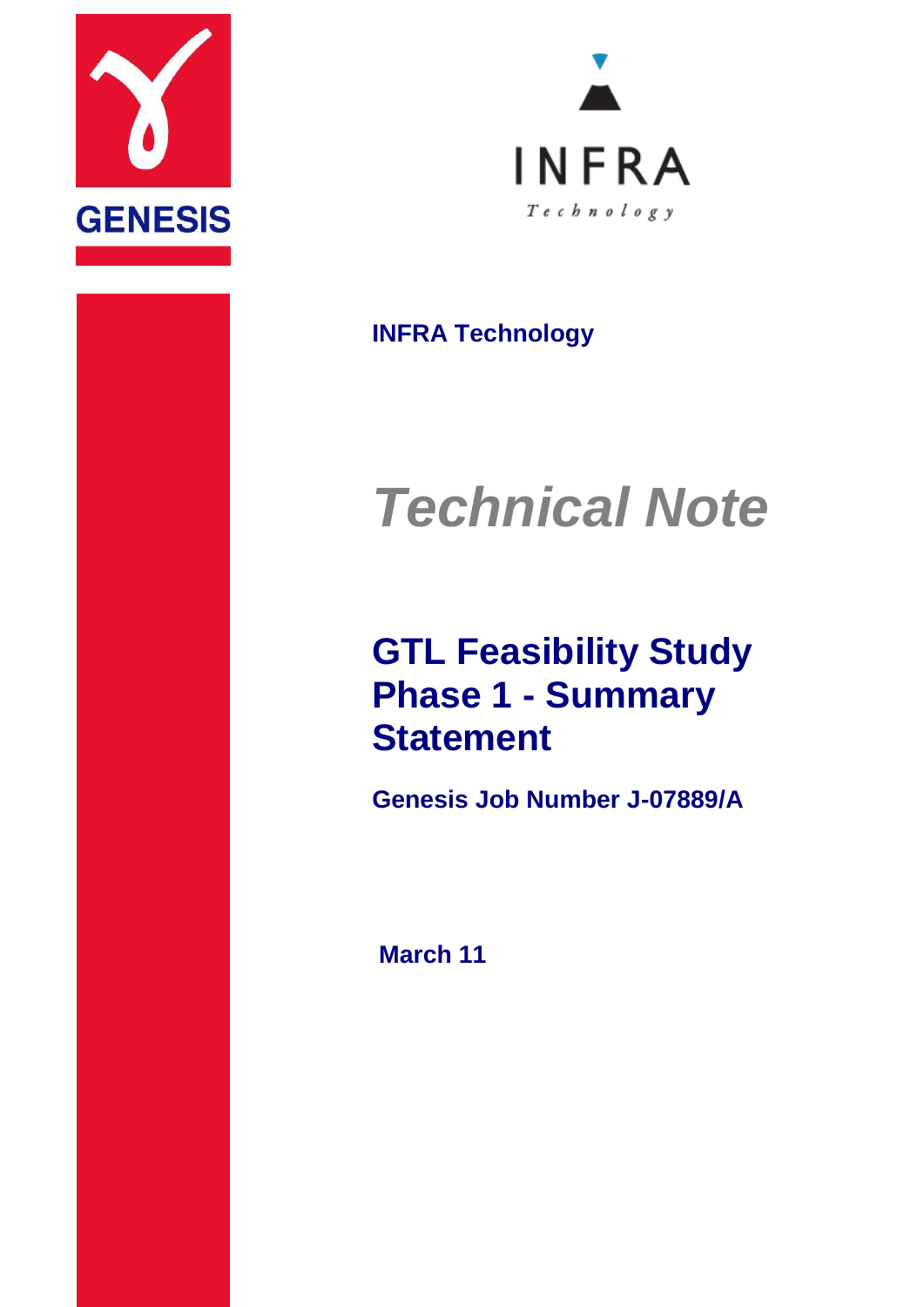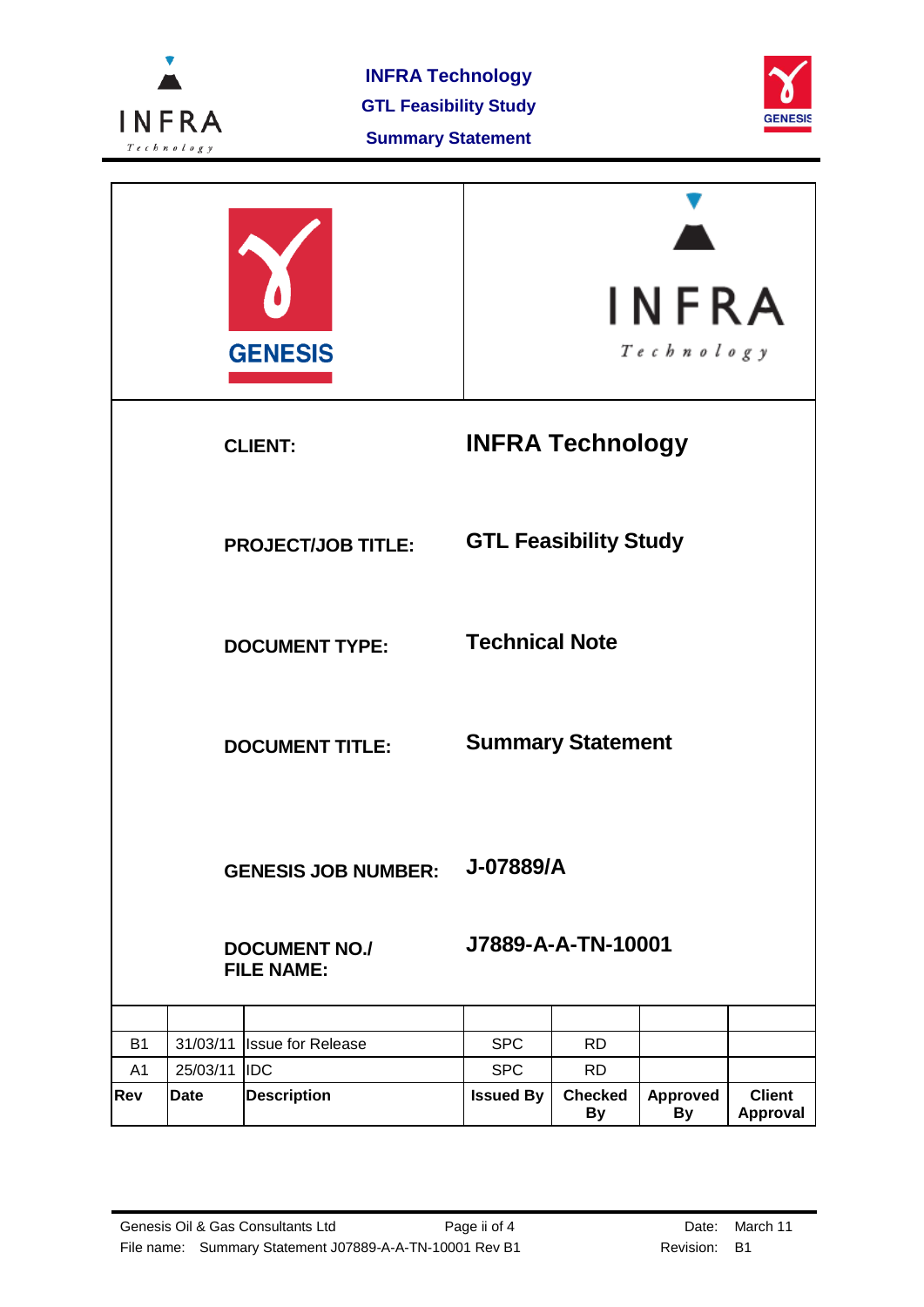



#### **1 STATUS**

Genesis Oil and Gas Consultants have been commissioned by INFRA Technologies Ltd to undertake a  $4<sup>th</sup>$  Generation GTL Feasibility Study. The intention is to develop the technical definition and application of INFRA.gtl technology to suit a number of alternative business models and demonstrate whether  $4<sup>th</sup>$  Gen GTL is the enabling technology for 'Stranded Gas' and other gas monetisation opportunities.

The study by Genesis is to be undertaken in two parts:

**Part 1:** A preliminary assessment to demonstrate the fundamental viability of the INFRA.gtl process and replicate heat and mass balance and flowsheet consistency.

Part 2: Further develop and optimise the process for 'real world' applications and develop Class III cost estimates for applications in diverse geographical stranded and associated gas situations.

Part 1 of the study has recently been completed, the outcome of which forms the basis for this summary statement document.

### **2 STUDY BASIS**

Genesis were provided with the flowsheet solution for the proprietary INFRA.gtl F-T process block which had been developed for a GTL pilot plant based on 10,000 t/a synoil production. A generic Steam-CO2 syngas reforming block was combine with this to develop a fully integrated GTL Hysys simulation model. A typical natural gas composition was used as the feed stock for the Genesis simulation

#### **3 RESULTS**

Benchmarking of the process model was undertaken to verify the data provided by INFRA and a good match was obtained. It was possible to replicate the efficiency of gas to liquid product generation which had been quoted by INFRA. Using the feedstock selected by Genesis the yield obtained for Synoil production per mmscf of feed gas was found to be 96.7bbl/mmscf. With further optimisation of the process scheme in phase 2 of the study there is potential for a higher conversion ratio than this.

It is noted that this conversion rate is significantly above typical GTL conversion ratios . Which is very much a function of feed gas quality and in this simulation the feed gas was 67% Methane. A lower Methane content will deliver more synoil product owing to higher carbon efficiency. Conversely, the opposite will be true if leaner gas is used. However, the overall efficiency of the process as modelled is high.